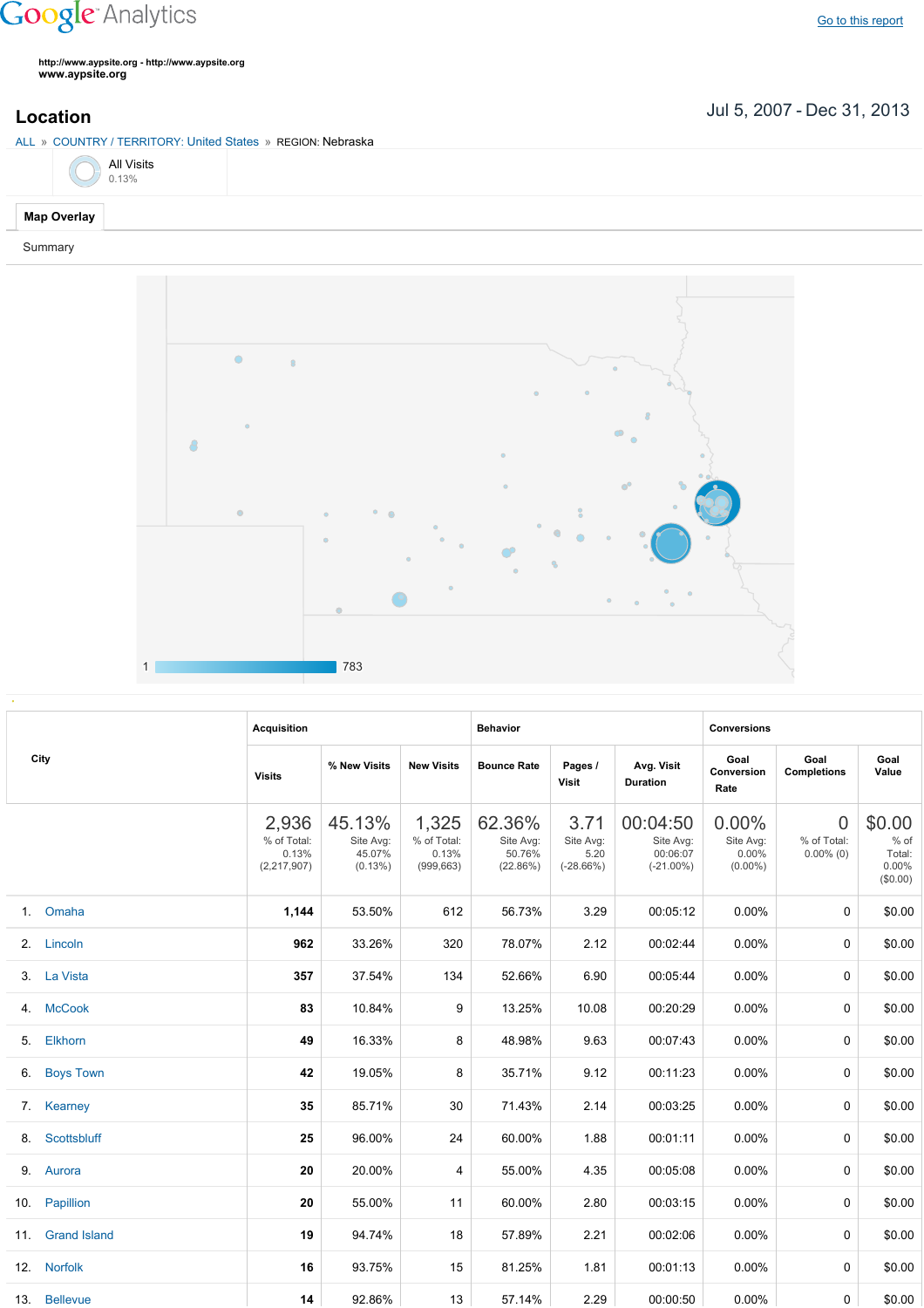|     | 14. North Platte             | 13               | 76.92%  | 10             | 61.54%   | 4.85  | 00:04:23 | 0.00%    | 0           | \$0.00 |
|-----|------------------------------|------------------|---------|----------------|----------|-------|----------|----------|-------------|--------|
|     | 15. Chadron                  | 12               | 66.67%  | 8              | 41.67%   | 12.17 | 00:10:00 | 0.00%    | 0           | \$0.00 |
|     | 16. Sidney                   | 12               | 66.67%  | 8              | 58.33%   | 3.75  | 00:05:25 | $0.00\%$ | 0           | \$0.00 |
|     | 17. Benkelman                | 9                | 33.33%  | 3              | 55.56%   | 4.11  | 00:03:45 | $0.00\%$ | 0           | \$0.00 |
|     | 18. Columbus                 | 8                | 100.00% | 8              | 62.50%   | 2.75  | 00:03:00 | $0.00\%$ | 0           | \$0.00 |
|     | 19. Blair                    | $\overline{7}$   | 100.00% | $\overline{7}$ | 85.71%   | 1.71  | 00:04:25 | $0.00\%$ | 0           | \$0.00 |
|     | 20. Fremont                  | 7                | 71.43%  | 5              | 85.71%   | 1.43  | 00:01:12 | $0.00\%$ | 0           | \$0.00 |
|     | 21. Hastings                 | $\overline{7}$   | 100.00% | $\overline{7}$ | 28.57%   | 3.00  | 00:00:37 | $0.00\%$ | 0           | \$0.00 |
|     | 22. Seward                   | 7                | 42.86%  | 3              | 42.86%   | 2.86  | 00:07:50 | 0.00%    | 0           | \$0.00 |
|     | 23. Lexington                | 5                | 40.00%  | 2              | 100.00%  | 1.00  | 00:00:00 | $0.00\%$ | 0           | \$0.00 |
|     | 24. Central City             | 4                | 100.00% | 4              | 100.00%  | 1.00  | 00:00:00 | 0.00%    | 0           | \$0.00 |
| 25. | Grant                        | 4                | 100.00% | 4              | 75.00%   | 2.00  | 00:00:37 | 0.00%    | 0           | \$0.00 |
|     | 26. Stanton                  | 4                | 75.00%  | 3              | 100.00%  | 1.00  | 00:00:00 | $0.00\%$ | 0           | \$0.00 |
|     | 27. Alliance                 | 3                | 100.00% | 3              | $0.00\%$ | 6.67  | 00:03:51 | 0.00%    | 0           | \$0.00 |
| 28. | Gothenburg                   | 3                | 33.33%  | $\mathbf{1}$   | 33.33%   | 13.33 | 00:13:43 | 0.00%    | 0           | \$0.00 |
| 29. | Nebraska City                | 3                | 100.00% | 3              | 66.67%   | 1.67  | 00:01:28 | $0.00\%$ | 0           | \$0.00 |
|     | 30. Wayne                    | 3                | 100.00% | 3              | 66.67%   | 1.67  | 00:02:44 | 0.00%    | 0           | \$0.00 |
|     | 31. Arapahoe                 | 2                | 50.00%  | $\mathbf{1}$   | 0.00%    | 4.00  | 00:09:24 | $0.00\%$ | 0           | \$0.00 |
|     | 32. Cairo                    | $\mathbf{2}$     | 50.00%  | $\mathbf 1$    | 100.00%  | 1.00  | 00:00:00 | $0.00\%$ | 0           | \$0.00 |
|     | 33. Curtis                   | $\boldsymbol{2}$ | 100.00% | 2              | 100.00%  | 1.00  | 00:00:00 | $0.00\%$ | 0           | \$0.00 |
|     | 34. Gordon                   | $\boldsymbol{2}$ | 100.00% | $\overline{2}$ | 100.00%  | 1.00  | 00:00:00 | $0.00\%$ | 0           | \$0.00 |
|     | 35. Minden                   | $\mathbf{2}$     | 100.00% | $\overline{2}$ | 100.00%  | 1.00  | 00:00:00 | $0.00\%$ | 0           | \$0.00 |
| 36. | <b>Offutt Air Force Base</b> | $\mathbf{2}$     | 100.00% | $\overline{2}$ | 50.00%   | 1.50  | 00:01:19 | $0.00\%$ | 0           | \$0.00 |
|     | 37. O'Neill                  | $\mathbf{2}$     | 100.00% | $\overline{c}$ | 100.00%  | 1.00  | 00:00:00 | $0.00\%$ | 0           | \$0.00 |
|     | 38. Arcadia                  | 1                | 100.00% | $\mathbf{1}$   | 100.00%  | 1.00  | 00:00:00 | $0.00\%$ | 0           | \$0.00 |
| 39. | <b>Beatrice</b>              | 1                | 100.00% | $\mathbf 1$    | 100.00%  | 1.00  | 00:00:00 | 0.00%    | 0           | \$0.00 |
| 40. | <b>Burwell</b>               | 1                | 100.00% | $\mathbf{1}$   | 100.00%  | 1.00  | 00:00:00 | 0.00%    | 0           | \$0.00 |
|     | 41. Cozad                    | 1                | 100.00% | $\mathbf{1}$   | 100.00%  | 1.00  | 00:00:00 | $0.00\%$ | 0           | \$0.00 |
| 42. | Creighton                    | 1                | 100.00% | $\mathbf{1}$   | 0.00%    | 8.00  | 00:15:47 | 0.00%    | 0           | \$0.00 |
|     | 43. Crete                    | 1                | 100.00% | $\mathbf{1}$   | $0.00\%$ | 3.00  | 00:00:59 | 0.00%    | 0           | \$0.00 |
|     | 44. Crofton                  | 1                | 100.00% | $\mathbf{1}$   | 100.00%  | 1.00  | 00:00:00 | $0.00\%$ | 0           | \$0.00 |
| 45. | Fairbury                     | 1                | 100.00% | $\mathbf{1}$   | 100.00%  | 1.00  | 00:00:00 | $0.00\%$ | 0           | \$0.00 |
| 46. | <b>Fort Calhoun</b>          | 1                | 100.00% | $\mathbf{1}$   | 100.00%  | 1.00  | 00:00:00 | $0.00\%$ | 0           | \$0.00 |
|     | 47. Gretna                   | 1                | 100.00% | $\mathbf{1}$   | 0.00%    | 34.00 | 01:50:05 | $0.00\%$ | 0           | \$0.00 |
|     | 48. Hebron                   | 1                | 100.00% | $\mathbf{1}$   | 0.00%    | 5.00  | 00:03:04 | $0.00\%$ | 0           | \$0.00 |
| 49. | Hershey                      | 1                | 100.00% | $\mathbf{1}$   | 100.00%  | 1.00  | 00:00:00 | $0.00\%$ | 0           | \$0.00 |
|     | 50. Lewiston                 | 1                | 100.00% | $\mathbf{1}$   | 100.00%  | 1.00  | 00:00:00 | $0.00\%$ | $\mathbf 0$ | \$0.00 |
|     | 51. Malcolm                  | 1                | 100.00% | $\mathbf{1}$   | $0.00\%$ | 3.00  | 00:00:07 | $0.00\%$ | 0           | \$0.00 |
|     | 52. Milford                  | 1                | 100.00% | $\mathbf{1}$   | 100.00%  | 1.00  | 00:00:00 | $0.00\%$ | 0           | \$0.00 |
|     | 53. Ogallala                 | 1                | 100.00% | $\mathbf{1}$   | 100.00%  | 1.00  | 00:00:00 | 0.00%    | 0           | \$0.00 |